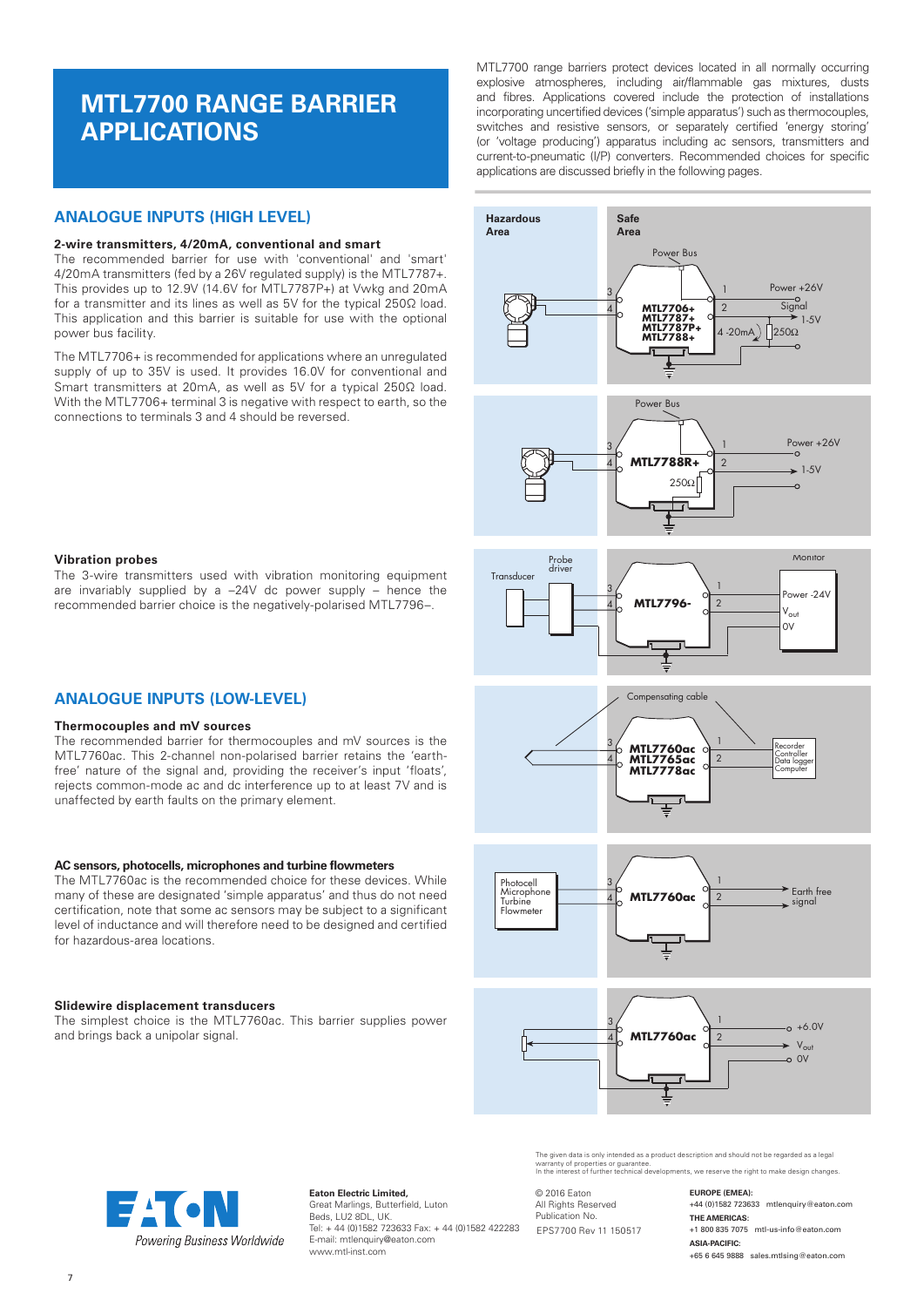#### **RTDs**

For 3-wire RTDs, a single MTL7755ac barrier is the most economical choice. This is suitable for use with a floating bridge – the two leads from the bridge arms are protected by the barrier with the third (supply) lead being earthed through the barrier. The barrier has a low end-toend resistance of only 19Ω/channel to minimise span changes and its channels track within 0.15Ω (between –20°C and +60°C) to minimise zero shift with temperature.

If the bridge circuit is already earthed, the third barrier channel provided by an MTL7756ac is needed. For extreme accuracy, 3 channels and an earth-free bridge can be used, a configuration that cancels out the small errors due to barrier leakage.

Channels 1 and 2 (those between terminals 1 & 2 and 3 & 4 respectively) track to within 0.15Ω (between –20°C and 60°C).

4-wire constant-current circuits do not need matched barrier resistances and can be protected by two MTL7761ac barriers. If the increase in loop resistance is too great, use two MTL7755ac barriers instead.



## **STRAIN-GAUGE BRIDGES**

#### **Single strain-gauge bridges**

This shows an arrangement using two or three barriers, which is safe in IIC gases.

With the MTL7761ac, the circuit is powered from a 12V (±6V), 214Ω (107Ω + 107Ω) source. If the resistive bridge elements are 230Ω, then the voltage applied to the bridge will be 6.2V, and if the bridge resistances are 350Ω, then the bridge's applied voltage will be 7.4V.

An MTL7764ac can be used to sense the bridge supply voltage.

An MTL7761ac is used here for the mV output.





**Eaton Electric Limited,** Great Marlings, Butterfield, Luton Beds, LU2 8DL, UK. Tel: + 44 (0)1582 723633 Fax: + 44 (0)1582 422283 E-mail: mtlenquiry@eaton.com www.mtl-inst.com

© 2017 Eaton All Rights Reserved Publication No. EPS7700 Rev 11 150517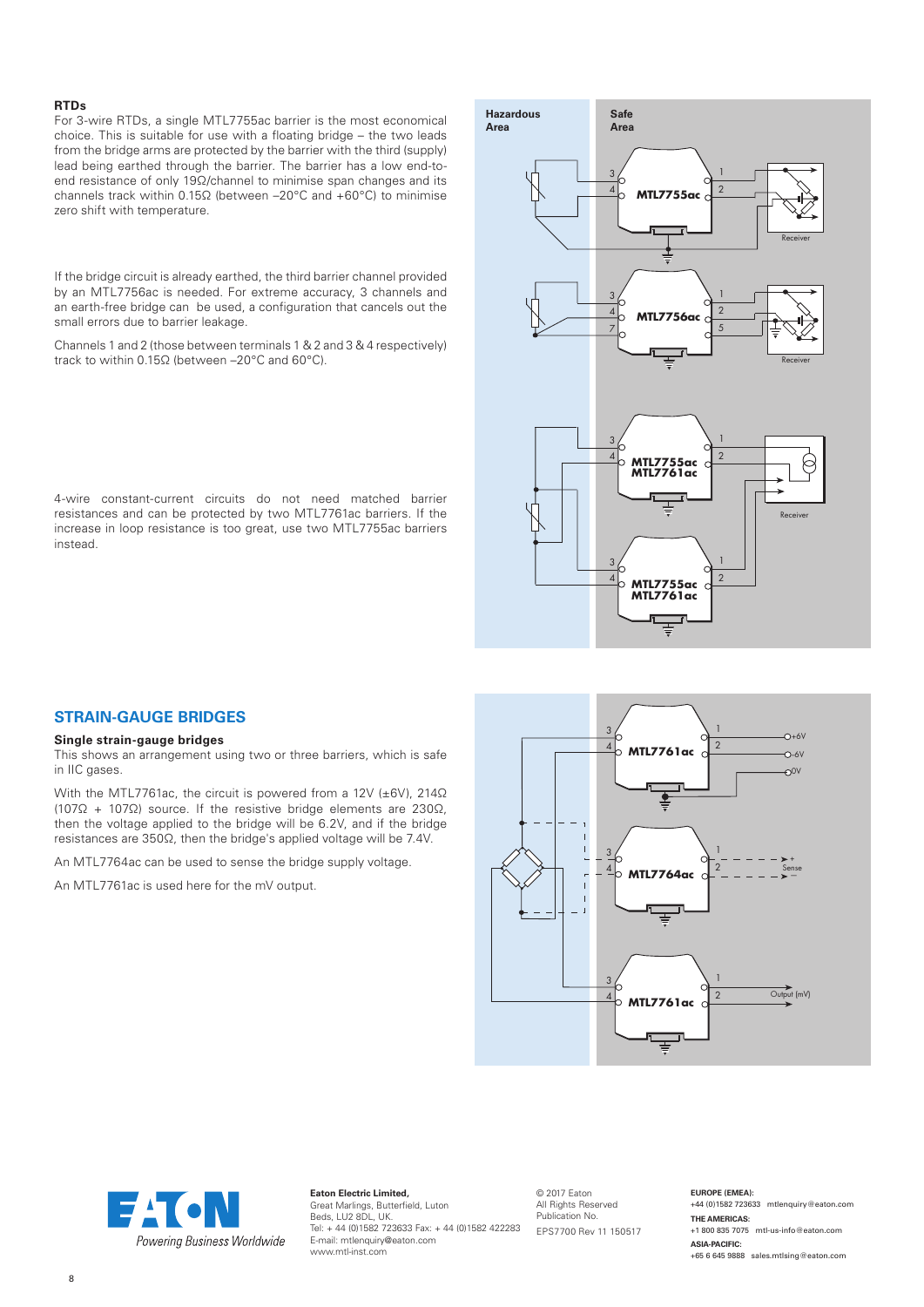## **STRAIN-GAUGE BRIDGES (cont)**

#### **Double strain-gauge bridges**

Quite frequently there is a demand to monitor two load cells, and a possible circuit, safe in IIC, is shown.

Here, the lower voltage drop of the MTL7766Pac is an advantage.

The MTL7766Pac supplies power to the bridge(s) while two MTL7761Pac barriers interface with the sense and pick-off circuits.

Using 350Ω bridge systems, the following voltages are available from an MTL7766Pac with a ±10V supply:

| 1 bridge:  | 13.11V |
|------------|--------|
| 2 bridges: | 9.75V  |



## **ANALOGUE OUTPUTS**

#### **Controller outputs (I/P converters)**

The single-channel MTL7728+ with a voltage drop of 6.66V at 20mA is the recommended choice for most controller outputs. Higher-power versions are available: the MTL7728P+ (5.1V drop) is suitable for IIC applications; the MTL7729P+ (3.68V drop) for IIB applications.

For controllers with an output circuit separated from the 0V rail by the control transistor, the 2-channel MTL7787+ is the preferred choice as the return channel can handle up to 26.6V allowing the control signal to be turned off completely. The voltage drop is 8.1V at 20mA. A higherpower version of the latter, the MTL7787P+, is also available. The return channel of these barriers handle up to 26.4V and the maximum voltage drop is only 6.38V.

The MTL7787+ and MTL7787P+ are also suitable for controllers containing a resistor which enables the return current to be monitored for high-integrity operation.





**Eaton Electric Limited,** Great Marlings, Butterfield, Luton Beds, LU2 8DL, UK. Tel: + 44 (0)1582 723633 Fax: + 44 (0)1582 422283 EPS7700 Rev 11 150517E-mail: mtlenquiry@eaton.com www.mtl-inst.com

© 2017 Eaton All Rights Reserved Publication No.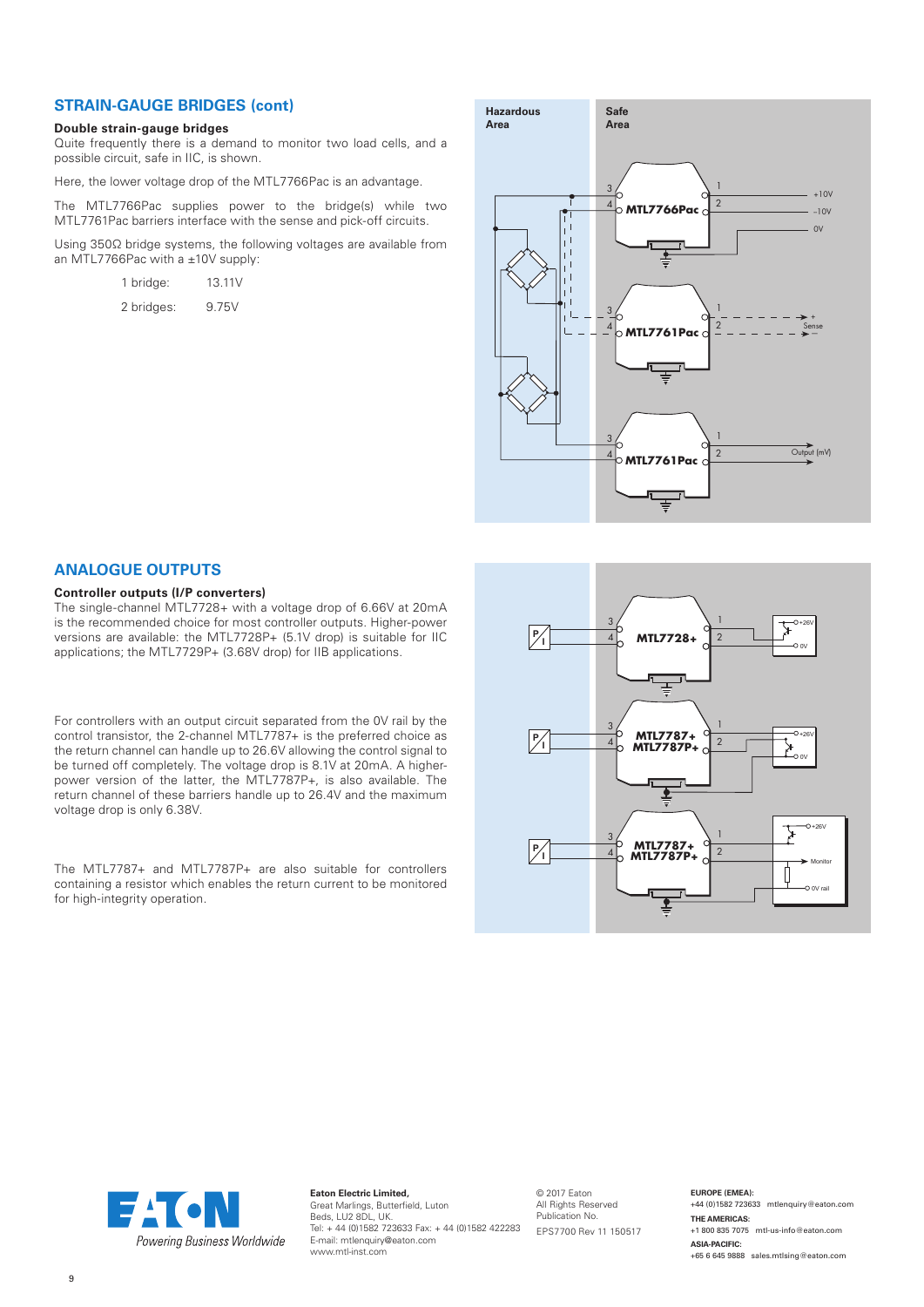### **DIGITAL (ON/OFF) INPUTS**

#### **Switches**

The normal choice is the MTL7787+/7787P+ with a regulated supply. The MTL774X modules are recommended for applications where an unregulated supply of up to 30V for relay output modules, or 35V for solid state output modules, is used.

The MTL7789+ offers a dual channel passive barrier for switch inputs where the input current for each channel is <10mA.

#### **Switches / Proximity detectors**

Eaton's MTL range of new switch/prox input barriers provide the user with a choice of relay and solid state outputs in single and dual channel versions.

The MTL7741 is single channel with a changeover relay output.

The MTL7742 has a single channel solid state switch that can be configured to switch from a power rail or down to ground. This is also ideal for high switching frequency applications.

The MTL7743 and MTL7744 are dual channel versions affording very high packing densities. Power must be provided to these modules using the power bus facility.

The MTL7745 is a single channel proximity input (or switch input if 'end of lines' resistors are fitted) with relay contacts providing switch and line fault status. The LFD relay contacts close when a fault is detected.





**Eaton Electric Limited,** Great Marlings, Butterfield, Luton Beds, LU2 8DL, UK. Tel: + 44 (0)1582 723633 Fax: + 44 (0)1582 422283 E-mail: mtlenquiry@eaton.com www.mtl-inst.com

© 2017 Eaton All Rights Reserved Publication No. EPS7700 Rev 11 150517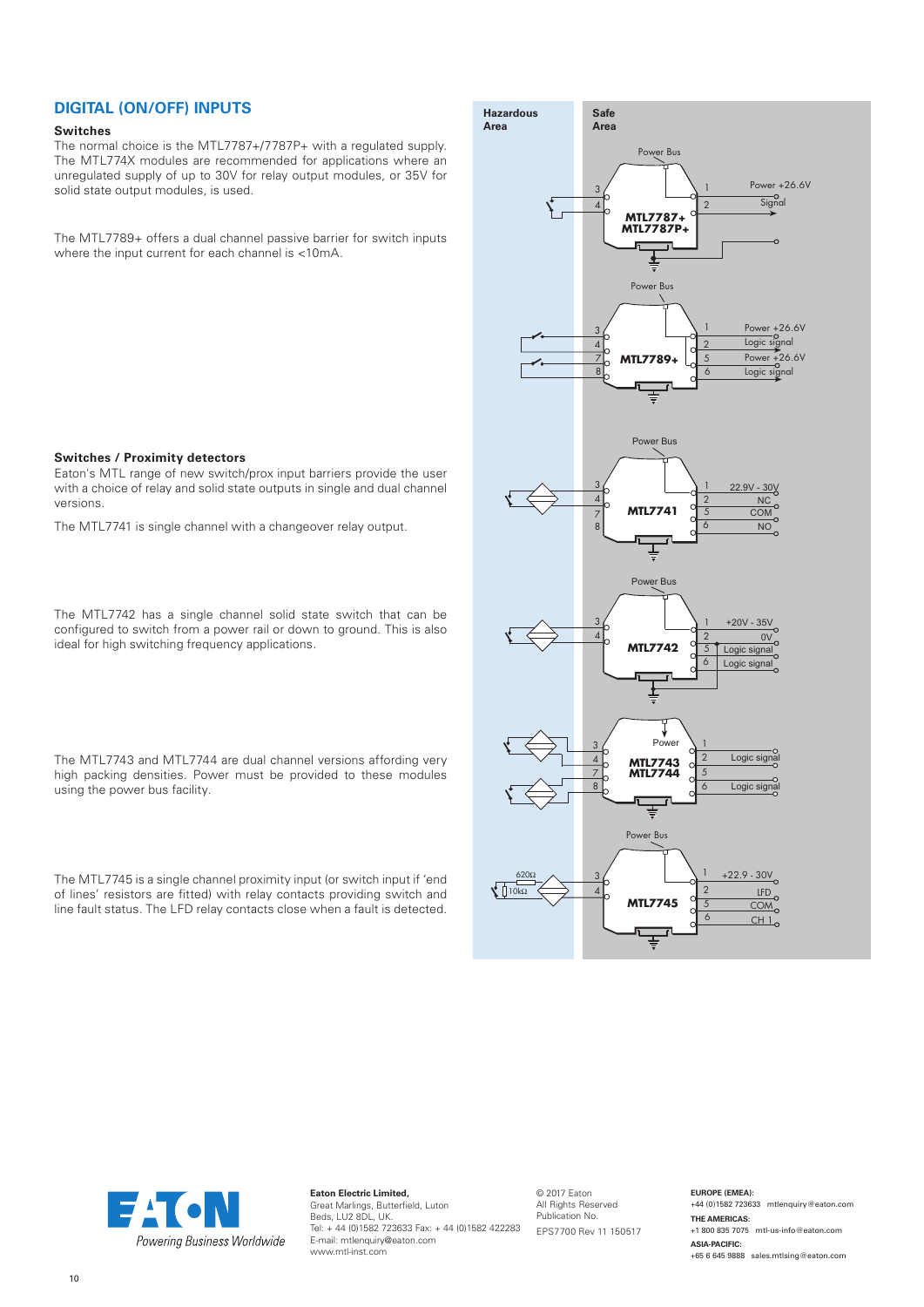## **DIGITAL (ON/OFF) OUTPUTS**

## **Alarms, LEDs, solenoids valves, etc**

For these applications, the MTL7728+ is recommended. Higherpowered versions are available: the MTL7728P+ is suitable for IIC applications; the MTL7729P+ for IIB applications.

If the control switch is to earth, then the 2-channel MTL7787+ barrier should be used, or, alternatively, the MTL7787P+ higher-power version. If the supply is poorly regulated use the MTL7707+.

The MTL7707+ is recommended for applications where an unregulated supply of up to 35V is used.

The two channels of the MTL7764+ and MTL7767+ can be combined

The MTL7764+ can be used for low-level logic return signals whilst the

The single-channel MTL7722+ is recommended for 18V dc systems.

MTL7767+ is used for 6V dc and 12V dc systems.



#### 3 4 1 2  $\sim$  0V **MTL7764+ MTL7767+**  $\overline{\mathsf{d}}$ systems  $4\overline{\smash)$  MIL//04+  $\overline{\smash)2}$   $\rightarrow$   $\overline{\smash)10V/12V}$  $-0 +10V/+12V$ 3 4 1 **MTL7722+**  $\frac{2}{2}$  0V  $dc$ system  $-10.6V$









**Eaton Electric Limited,** Great Marlings, Butterfield, Luton Beds, LU2 8DL, UK. Tel: + 44 (0)1582 723633 Fax: + 44 (0)1582 422283 E-mail: mtlenquiry@eaton.com www.mtl-inst.com

© 2017 Eaton All Rights Reserved Publication No. EPS7700 Rev 11 150517 **EUROPE (EMEA):** +44 (0)1582 723633 mtlenquiry@eaton.com **THE AMERICAS:** +1 800 835 7075 mtl-us-info@eaton.com **ASIA-PACIFIC:** +65 6 645 9888 sales.mtlsing@eaton.com



#### **High-level ac and dc systems**

**POSITIVE DC SYSTEMS Low-level to 12V dc systems**

safely in IIC.

18V dc systems

The versatile star-connected MTL7765ac and MTL7778ac allow Vwkg to be developed from each channel to ground but only allow Vwkg to be developed between channels. This provides some common-mode voltage capability and can allow higher cable parameters to be used.

## **NEGATIVE AND FLOATING POWER SUPPLIES**

## **Digital (on/off) outputs**

The MTL7728– is used with a negative power supply and positive earth. Typically used for digital inputs or outputs, as shown.

The MTL7728-- can also be used with floating power supplies, for transmitters.

## **SPARE CABLE CORES AND SCREENS**

The MTL7799 dummy barrier is used primarily for securing and earthing unused cables and screen connections. Hazardous area terminals 3 and 4 are internally connected to the DIN-rail mounting/ earth connection. It also provides a power bus connection for direct connection of power for modules such as the MTL7743 and MTL7744 where no power supply screw terminal is provided.